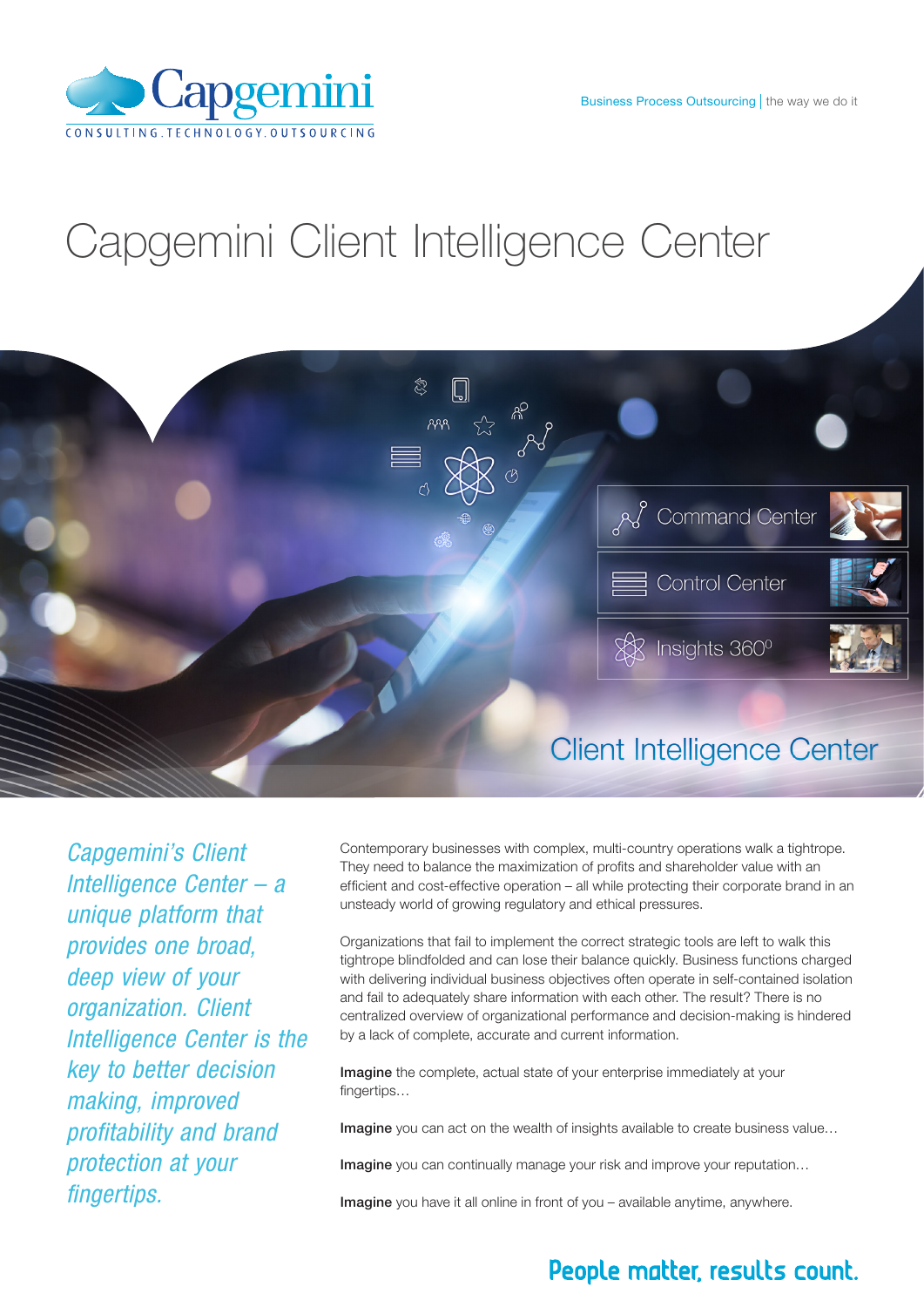### "

*In order to execute their business strategy, business and technology execs need a business-focused, strategic, and pragmatic way to measure their finances and operations."*

#### Forrester Research Inc

"Drive Business Insight with Effective BI Strategy", November 25, 2014.

## "

*Client Intelligence Center offers our clients a breadth and depth of perspective of enterprise performance that they have never experienced before. It is a complete balanced scorecard of key enterprise measures that is at the CXO's fingertips. It is not only about transparency and compliance – more importantly, it is about the impact of the quick and appropriate decisions that can be made for the benefit of the business."*

#### Andrzej Hutniczak

Senior Vice President and Head of Product and Deal Structuring, Capgemini

Client Intelligence Center is an integrated, standardized reporting platform that consolidates all relevant information. This creates an efficient control environment and improved visibility across all business units and functions.

#### Improving your vision – Why senior executives need the full picture

For your senior executives, the challenges mentioned above can manifest themselves through a lack of:

- Visibility across the enterprise
- Managed risk and reputation
- Standardized, integrated control environments
- Standard reporting platforms
- Visibility across entities and regions
- Tools to enable effective drill down for root cause analysis

#### CIC – The effect of active visualization on your business strategy

The Client Intelligence Center (CIC) platform developed by Capgemini addresses these typical organizational short-comings. It offers an end-to-end, real-time, high-tech, web-based solution.

This means that your business not only benefits from transparency provided with operational service measures but can reap the business benefits brought about by this transparency:



#### Top Line Growth

- Global platform to support top line growth through easy access to the information crucial for the decision making process
- Optimal decision making process based on the timely, accurate and complete information

#### **Profitability**

- Increased profitability through reduction in total cost of service resulting from increased adoption of GEM as well as better controlled efficiency and effectiveness of the process
- Increased profitability through the easy access to the root cause analysis in case of any issue identification

#### Working Capital

• Improved Working Capital through transparent presentation of the Insights 360 results on various levels of details depending on the needs

#### Risk & Reputation

• Reduced risk through the increased visibility across business units and creation of fully integrated control environment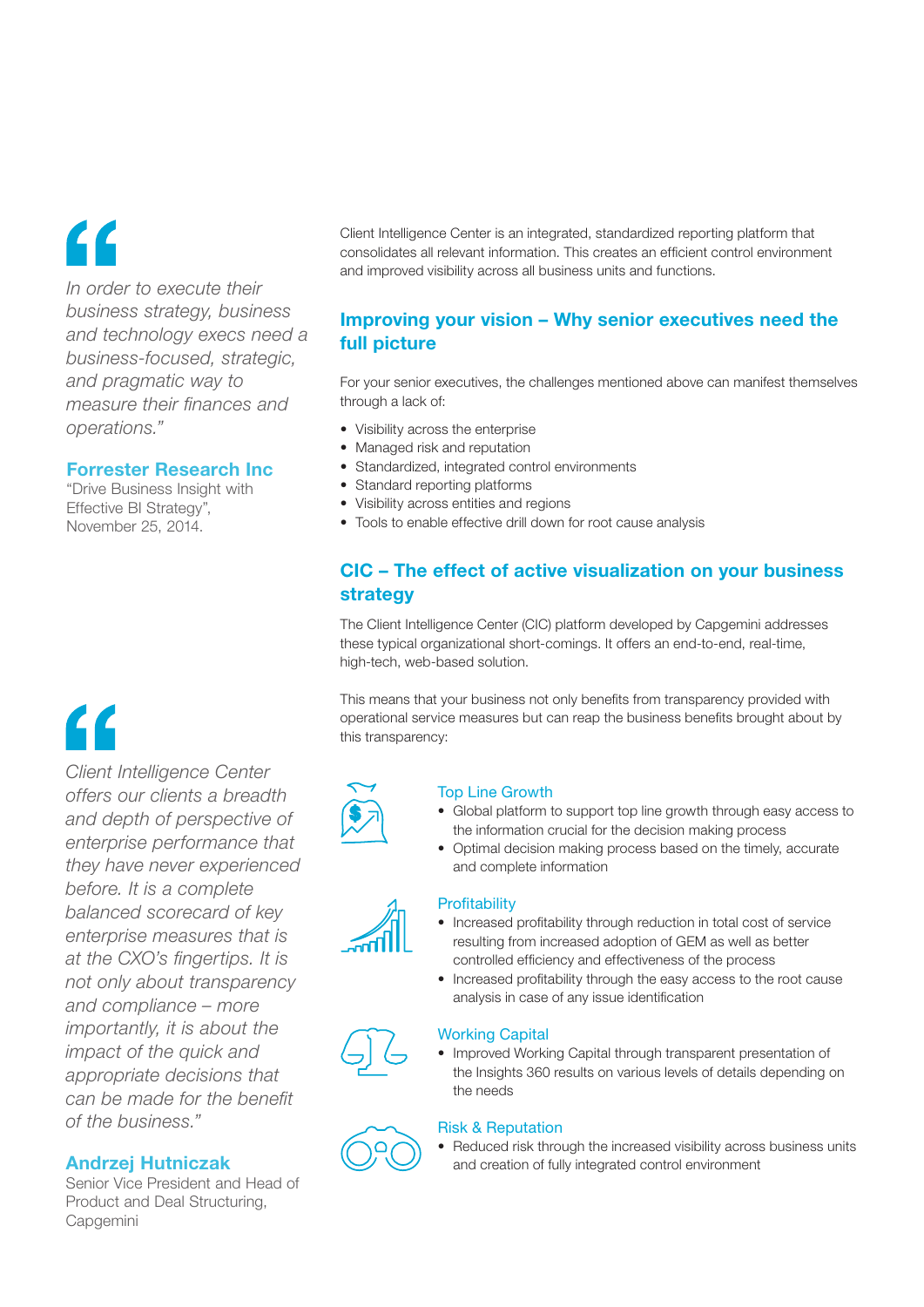





#### How we do it

Capgemini's Client Intelligence Center provides a single global view for clients across delivery centers and services on engagements, increasing visibility, consistency and control in managing geographically dispersed delivery centers.

CIC is delivered through modular deployment:

#### Module 1: Command Center

The Command Center forms the physical nucleus of the Governance Model. It supports both reporting and communication with customer and internal service management processes. It is built on three components that work together to provide the client with deeper insight and knowledge of their BPO services:

- Service Reporting
- Quality Assurance
- Communication

#### Module 2: Control Center

The outcomes of Governance, Risk and Compliance services will be visualized in the Control Center to provide a snapshot of key performance indicators, along with the results of tests or audits performed. This ensures complete monitoring of risk and enables the client to boost market reputation.

#### Module 3: Insights 360

Insights 360 is a visualization platform where actionable insights provided by our analytics services enable key decision makers to attain the broadest view of the organization. With this wide view, they can drill down into more detailed analysis to determine root cause and actions to be taken in order to maximize the business value – whether this includes top-line growth, profitability or working capital improvement.

# $\epsilon$

*Capgemini's flexible, platform-based GEM methodology has all the aspects of progressive delivery covered"*

#### HfS Blueprint Report

#### Why Capgemini?

Client Intelligence Center is the next generation of business command and control software. It is built upon decades of business improvement experience from across the Capgemini Group.

It is also a component of our Global Enterprise Model – Capgemini's renowned flexible, platform-based methodology for business transformation and benchmarking that delivers the right operating model for your organization.

Client Intelligent Center is the only tool of its kind that brings together a broad, deep and fully-visualized perspective of your enterprise-wide performance.

Client Intelligent Center is scalable, secure and modular.